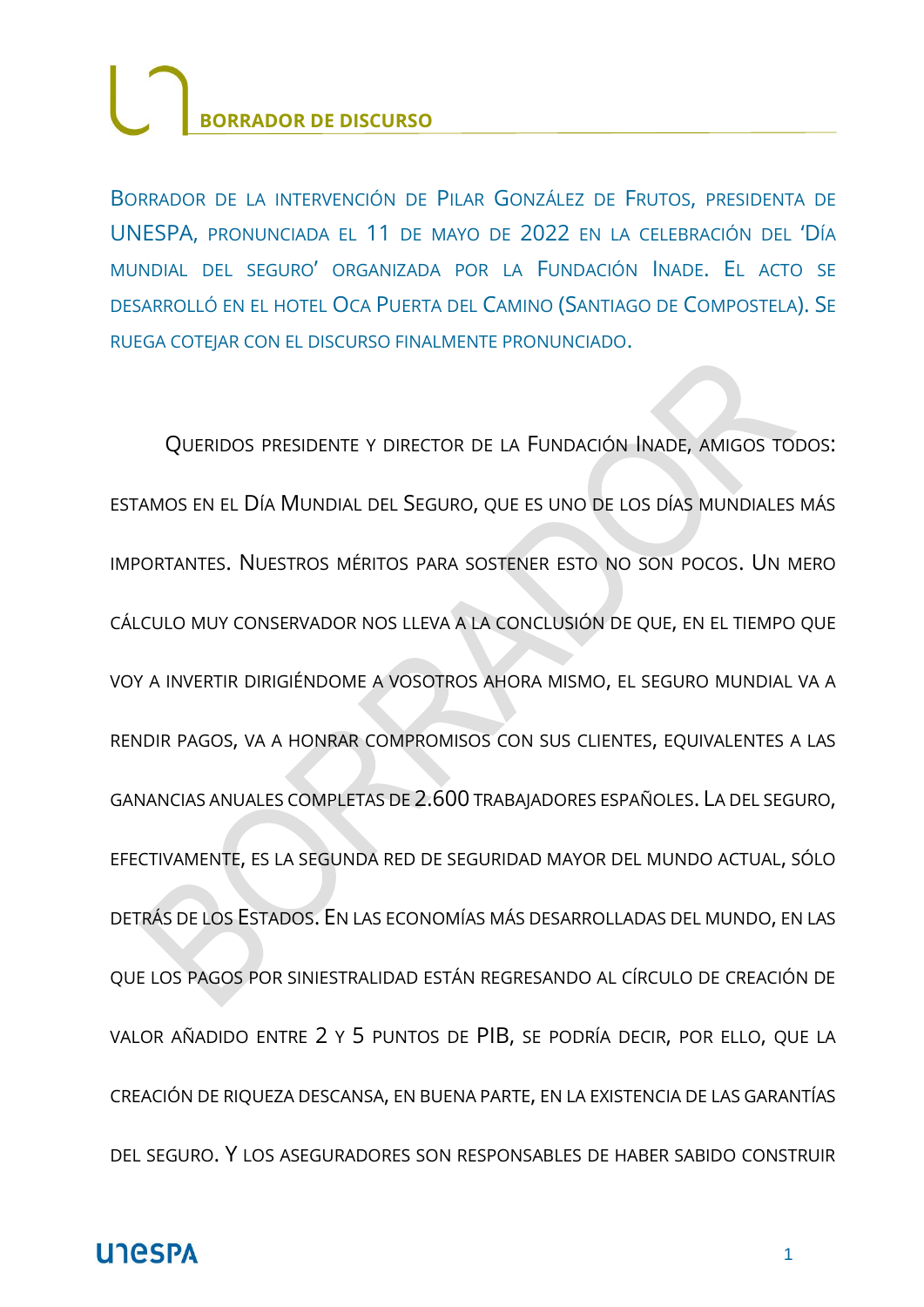UNA ESTRUCTURA DE NEGOCIO CAPAZ DE HACER QUE TODO ESTO FUNCIONE Y QUE, ADEMÁS, LO HAGA CON SOLVENCIA O, COMO SE DICE MÁS AHORA, CON SOSTENIBILIDAD FINANCIERA A LARGO PLAZO.

UN ASEGURADOR TIENE EL MISMO PEOR ENEMIGO QUE SU CLIENTE: EL DAÑO. EL DAÑO ES ESE MOMENTO EN QUE SE PRESENTA LA PÉRDIDA INESPERADA Y, CONSECUENTEMENTE, EL ASEGURADOR ES CONVOCADO A CUMPLIR CON SU LABOR, QUE ES HONRAR SU COMPROMISO Y REPARARLO. CON TODO LO COMPLEJA Y VARIADA QUE ES LA ACTIVIDAD ASEGURADORA, EN REALIDAD LA REPUTACIÓN DEL ASEGURADOR SE JUEGA EN UN MOMENTO BINARIO: EL DAÑO. ESE MOMENTO EN QUE, O LO HACE BIEN, O NO LO HACE BIEN.

NO SERÁ DE MÍ DE QUIEN ESCUCHÉIS LLAMADAS A LA AUTOCOMPLACENCIA. NO SERÁ A MÍ A QUIEN ESCUCHARÉIS DECIR QUE YA HEMOS LLEGADO, QUE YA LO HEMOS CONSEGUIDO; QUE ESTO QUE TENEMOS ES, JUSTO, EL OBJETIVO QUE QUERÍAMOS ALCANZAR. GESTIONAR EL NEGOCIO ASEGURADOR ES TENER CLARO QUE NUNCA SE HA LLEGADO. SIN EMBARGO, CREO QUE ESA EXIGENCIA PERMANENTE TAMBIÉN TIENE QUE COMBINARSE CON UNA DOSIS ADECUADA DE RECONOCIMIENTO; MÁXIME EN UN DÍA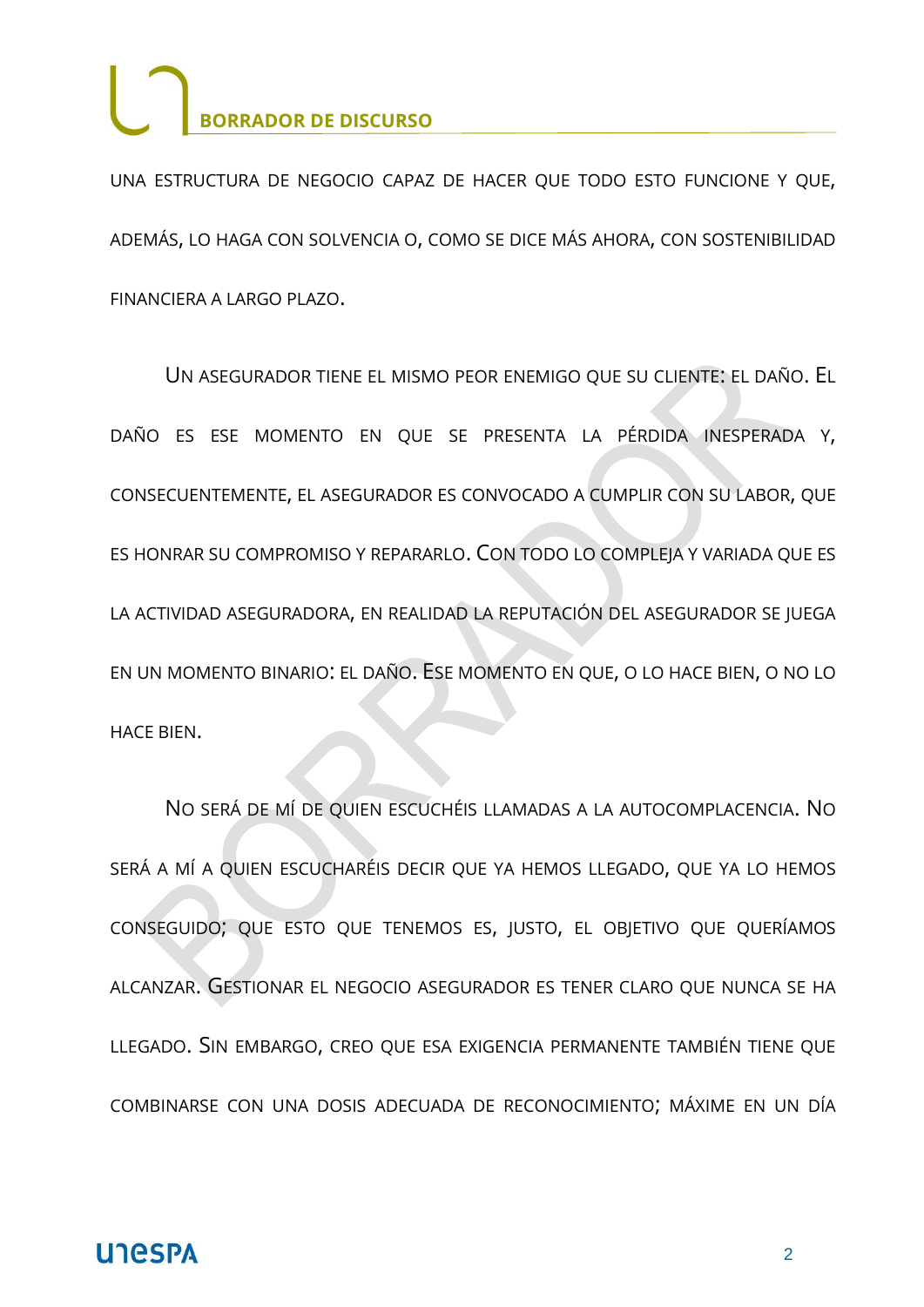COMO ÉSTE, PENSADO PRECISAMENTE PARA HOMENAJEAR A LAS MUJERES Y LOS HOMBRES DEL SEGURO.

POR ESTA RAZÓN, ME GUSTARÍA RECORDAROS, AQUÍ Y AHORA, QUE DE LAS MUCHAS TURBULENCIAS QUE HAN SUFRIDO NUESTRA ECONOMÍA Y NUESTRA SOCIEDAD EN LOS ÚLTIMOS DOS O TRES AÑOS, NINGUNA HA PROVENIDO DE LA INDUSTRIA ASEGURADORA. NOSOTROS NO HEMOS RESTADO; TODO LO CONTRARIO, HEMOS SUMADO, HACIENDO LO QUE SABEMOS HACER EN MUCHOS ACTOS MUY VARIADOS, CREO YO QUE MUY BIEN RESUMIDOS EN LA INICIATIVA TOMADA POR EL SECTOR ANTE LA PANDEMIA DE LA COVID-19, PONIENDO EN MARCHA LA MAYOR PÓLIZA COLECTIVA DE LA HISTORIA DE ESPAÑA, SEGUIDA DE UNA AMPLIA CAMPAÑA DE DONACIONES DE CARÁCTER SOCIAL Y PARA PROMOVER LA INVESTIGACIÓN CIENTÍFICA. HEMOS, PUES, RESPONDIDO A UNO DE LOS MOMENTOS MÁS DUROS DEL DEVENIR DE ESPAÑA SUMANDO, AYUDANDO.

ESTA RESPUESTA NO MARCA SINO UN CONTINUO CON UNA HISTORIA QUE ESTÁ TRUFADA DE APORTACIONES AL BIENESTAR ECONÓMICO Y SOCIAL DE AQUELLAS SOCIEDADES DONDE EL SEGURO SE ASIENTA Y CRECE. NUESTRO PROGRESO ES SIEMPRE EL PROGRESO DE AQUÉLLOS A QUIENES PROTEGEMOS, Y PUEDE DECIRSE, CLARAMENTE, QUE CUANDO MÁS DESARROLLADA ESTÁ UNA SOCIEDAD, CUANTO MÁS BIENESTAR COLECTIVO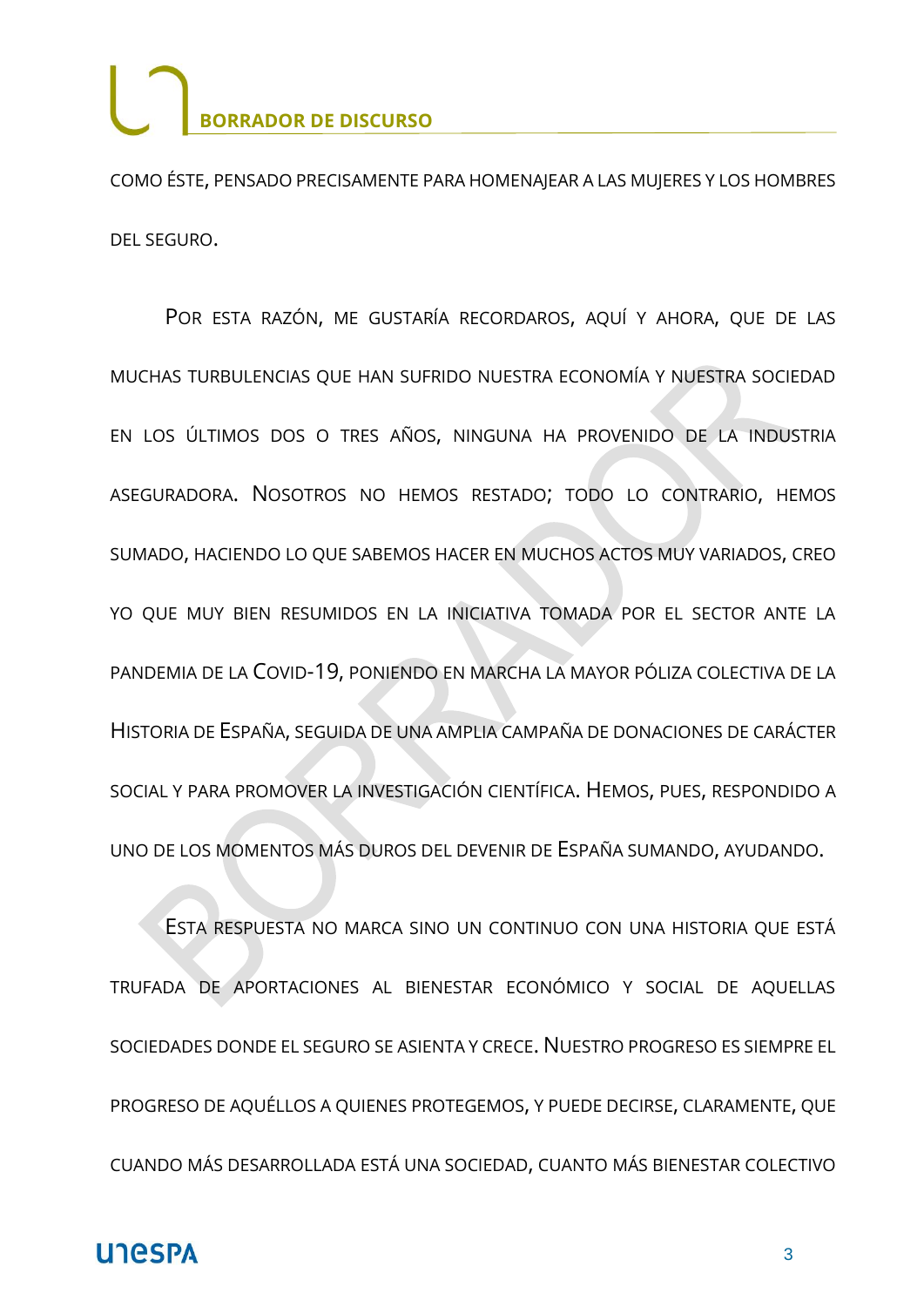DISFRUTA, MÁS ASEGURADA ESTÁ. NOSOTROS SOMOS PARTE DE LA SOLUCIÓN, NO DE LOS PROBLEMAS.

ESTO NO ES SINO EL RESULTADO DE MUCHAS VOLUNTADES ACUMULADAS: LAS VUESTRAS. EL SEGURO SE HACE DÍA A DÍA, Y SE HACE DE MUCHOS GESTOS, CASI TODOS RELACIONADOS CON EL MOMENTO DEL DAÑO. EL GESTO DE UN CLIENTE QUE CUELGA EL TELÉFONO, AHORA CONVENCIDO DE QUE EL PROBLEMA QUE LE ANGUSTIA SE SOLUCIONARÁ. EL GESTO DEL AHORRADOR QUE RECIBE INFORMACIÓN PUNTUAL, PRECISA Y COMPRENSIBLE DE LA SITUACIÓN DE SU AHORRO. EL GESTO DEL DISTRIBUIDOR QUE OFRECE AQUELLO QUE SE ADAPTA A LAS DEMANDAS Y NECESIDADES DE SU CLIENTE. EL GESTO DEL INVERSOR QUE COLOCA LOS RECURSOS DE SUS CLIENTES EN ACTIVOS SOSTENIBLES. EL GESTO DE LA MUJER QUE ACCEDE A UN EMPLEO ASEGURADOR ADECUADAMENTE RETRIBUIDO, ESTABLE Y REPLETO DE OPORTUNIDADES DE PROGRESO PERSONAL.

LUEGO ESTÁN LAS CIFRAS GLOBALES, LAS CUENTAS Y LOS INFORMES. PERO, POR PERFECTOS QUE QUIERAN SER, NO PUEDEN CAPTURAR LA ENORME RIQUEZA, Y TAMBIÉN EL ESFUERZO, QUE CONLLEVA LA PROCURA CONSTANTE DE LA EXCELENCIA EN LA PRÁCTICA ASEGURADORA.